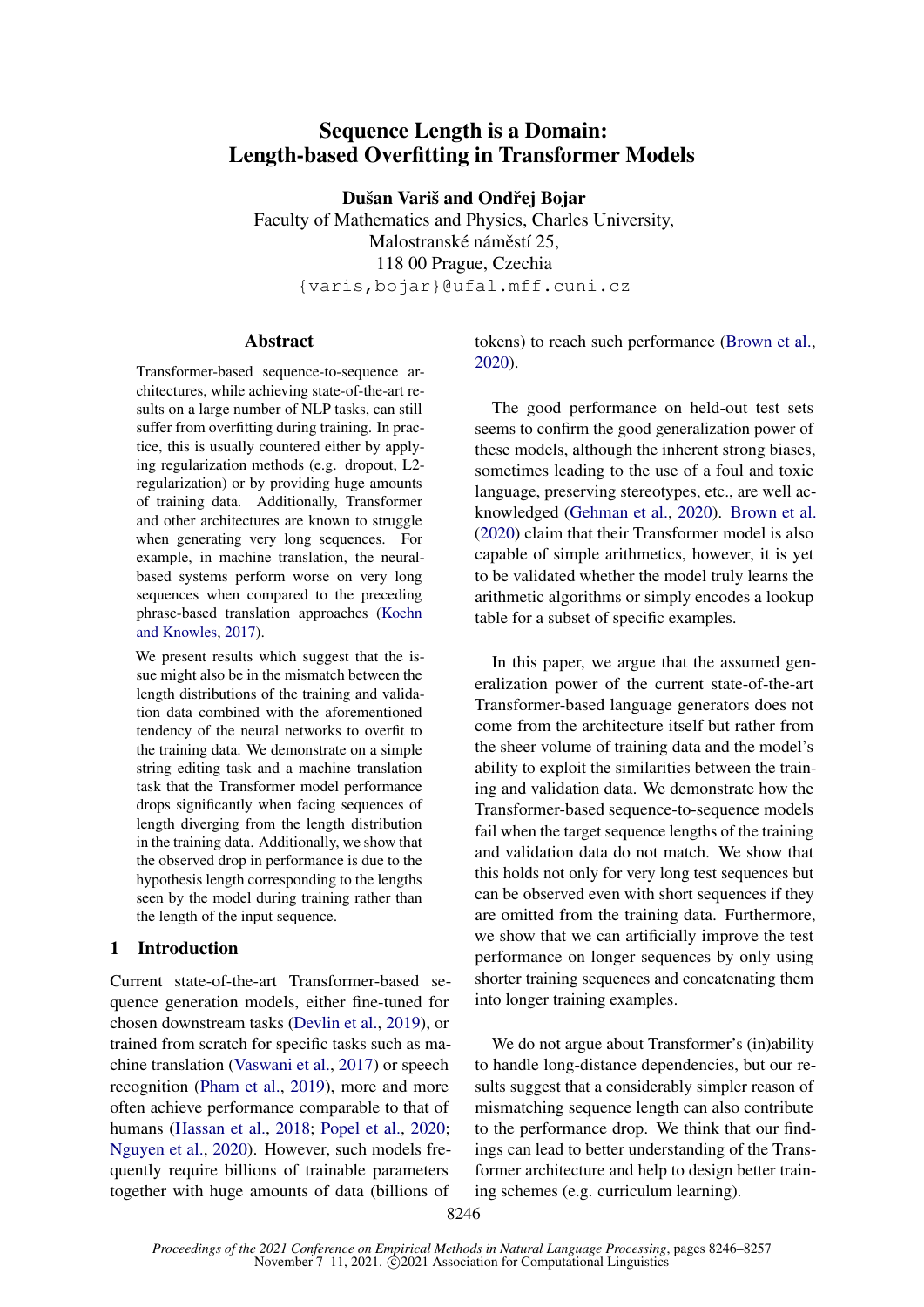#### 2 Related Work

The problem of modeling very long sequences has been studied mainly in the context of recurrent neural networks (RNNs). Early studies showed that using LSTMs [\(Sutskever et al.,](#page-5-6) [2014\)](#page-5-6) and introducing attention [\(Bahdanau et al.,](#page-4-3) [2014;](#page-4-3) [Luong](#page-5-7) [et al.,](#page-5-7) [2015\)](#page-5-7) can improve the model performance on long sequences. However, these models still got outperformed on long sequences by phrasebased models [\(Koehn and Knowles,](#page-5-0) [2017\)](#page-5-0). This problem was not resolved with the introduction of Transformers [\(Vaswani et al.,](#page-5-1) [2017\)](#page-5-1). Surprisingly, even though there were previous studies explaining the weaknesses of RNNs with respect to long sequence modeling [\(Hochreiter and Schmidhuber,](#page-5-8) [1997;](#page-5-8) [Hochreiter,](#page-5-9) [1998\)](#page-5-9), similar analyses are yet to be done for Transformers which are fundamentally different from RNNs.

There is an ongoing debate about the proper way of splitting the available data to training and evaluation subsets. [Gorman and Bedrick](#page-4-4) [\(2019\)](#page-4-4) show that using only standard dataset splits can lead to a biased evaluation resulting in overestimating the generalization ability of the model. Furthermore, [Søgaard et al.](#page-5-10) [\(2020\)](#page-5-10) argue that even using randomly sampled dataset splits does not solve the overestimation problem. They instead suggest using multiple test sets possibly of an adversarial nature to properly evaluate the generalization ability of the model.

In the following experiments, we evaluate vanilla Transformer on such adversarial splits created with respect to the lengths of the modeled sequences. Although similar analyses were performed in the past [\(Neishi and Yoshinaga,](#page-5-11) [2019;](#page-5-11) [Kondo et al.,](#page-5-12) [2021\)](#page-5-12), it was at a smaller scale and mainly in the context source-side length bucketing.

#### 3 Experiments

We demonstrate the lack of ability to generalize to sequences of lengths not seen during training on two separate tasks: *string editing* and *machine translation* (MT).

We use Fairseq framework for sequence-to-sequence learning [\(Ott et al.,](#page-5-13) [2019\)](#page-5-13) in our exper-iments.<sup>[1](#page-1-0)</sup> Details about the model parameters and training are available in Appendix [A.](#page-7-0)

<span id="page-1-1"></span>

| Input                              | $\vert$ Output     |
|------------------------------------|--------------------|
| push $111010$<br>reverse $-110011$ | $10101$<br>$11001$ |

Table 1: Input and output example for push and reverse tasks. Hyphen (−) indicates an empty argument for the latter task.

<span id="page-1-2"></span>

|                  | $0 - 10$     | $11 - 15$      | $16 - 20$  |
|------------------|--------------|----------------|------------|
| copy<br>push     | 62.6<br>59.1 | 100.0<br>100.0 | 0.0<br>0.0 |
| pop              | 0.1          | 100.0          | 0.0        |
| shift<br>unshift | 52.5<br>41.2 | 100.0<br>100.0 | 0.0<br>0.0 |
| reverse          | 0.0          | 84.4           | 0.0        |
| all              | 15.822       | 97.5           | 0.978      |

Table 2: Accuracy (in  $\%$ ) of models trained on various string editing tasks using only training data from the 11-15 length bucket evaluated on datasets with different sequence lengths. Each model was evaluated on its respective task domain.

#### 3.1 String Editing Operations

In the first set of experiments, we focus on learning simple string editing algorithms. We chose this task because we think it is an interesting alternative to standard NLP tasks that often struggle with evaluation ambiguity (multiple possible outputs in MT or text generation with nuanced degree of quality) and proper training/validation separation (partial overlap between train and test sentences leading to lack of clarity how much model actually generalizes to new inputs).

We chose to study the following tasks:

- *copy*: copy the input sequence to the output,
- *unshift X*, *push X*: add a single character (X) to the beginning or the end of the sequence respectively
- *shift*, *pop*: remove a single character from the beginning or the end respectively,
- *reverse*: reverse the character order in the input sequence

As for the experiment setup, we generate a dataset of sequences consisting of two characters (e.g. 0 and 1), separated by whitespace, with no duplicate sequences. Then, we split the dataset into three separate buckets according to sequence

<span id="page-1-0"></span><sup>1</sup>https://qithub.com/pytorch/fairseq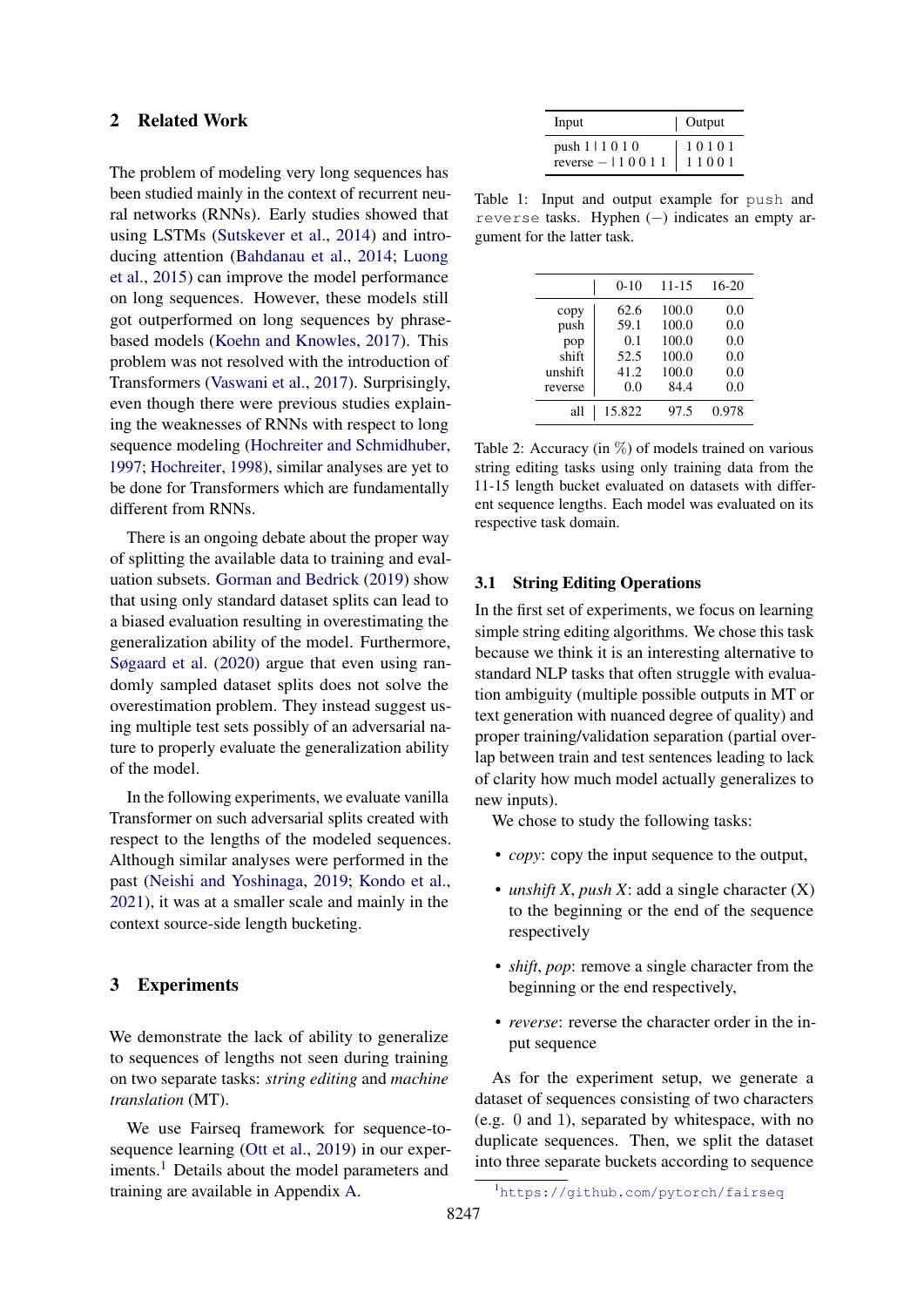<span id="page-2-5"></span>

| Bucket   0-10 11-20 21-30 31-40 41-50 51-60 61-70 71-80                                                                   |  |  |  |  |
|---------------------------------------------------------------------------------------------------------------------------|--|--|--|--|
| # of sent. pairs (M)   30.9 18.0 7.5 3.9 2.3 1.2 0.7 0.4<br># of tokens (M) 375.3 502.6 361.6 268.9 198.9 132.6 87.3 59.5 |  |  |  |  |

Table 3: Sizes of the respective training buckets (created based on the target sequence length) in millions of sentence pairs and millions of tokens (after tokenization and applying BPE, combined source and target size).

lengths,  $0 - 10$ ,  $11 - 15$  and  $16 - 20$  respectively. We sample 1,000 sequences from the  $0 - 10$  and 16 − 20 buckets for test-time evaluation. We split the  $11 - 15$  bucket into a validation (1,000 examples), test (1,000 examples) and training (28,000 examples) from a sample of 30k examples without repetition.

Given these data splits, we create datasets for each task by adding the task label, character (0, 1 for unshift and push,  $-$  for others) and a separator ( $|$ ) to the beginning of each sequence.<sup>[2](#page-2-0)</sup> We create target sequences for each task according to the respective task definition. Table [1](#page-1-1) shows examples of the networks inputs.

For each task, we train a separate network on the 11-15 training data. Model details are available in Appendix [A.1.](#page-7-1) We evaluate the models by measuring accuracy  $ACC = num\_correct/num\_examples$ , where num\_correct is the number of exact matches between the hypothesis and reference strings. Table [2](#page-1-2) shows the accuracy of the models trained on each task and evaluated on the varying test set buckets. We can see that the models generalize very well on the unseen sequences with length similar to the training sequences, all reaching the perfect accuracy except the *reverse* task. On the other hand, when facing shorter or longer sequences, the performance drops significantly.

Table [2](#page-1-2) also shows results of the training a network on all tasks simultaneously (*all*; by concatenating and shuffling respective training data and performing evaluation on the concatenation of the respective testsets). The resulting performance is similar to that of a single-task model.

These results suggest that the length distribution similarity between the training and validation data is important and that the vanilla Transformer decoder is prone to overfitting to the sequence lengths seen during training.

#### 3.2 Machine Translation

To see whether our findings within the string editing tasks also hold for natural language which has more complex structure, we perform similar experiments on English-Czech translation.

We use CzEng  $2.0<sup>3</sup>$  $2.0<sup>3</sup>$  $2.0<sup>3</sup>$  [\(Kocmi et al.,](#page-5-14) [2020\)](#page-5-14) as our training corpus, a concatenation of WMT2020 [\(Bar](#page-4-5)[rault et al.,](#page-4-5) [2020\)](#page-4-5) newstest13-16 as held-out test set and a concatenation of newstest17-20 for final evaluation.<sup>[4](#page-2-2)</sup> We tokenize our data using Moses tokenizer.<sup>[5](#page-2-3)</sup> We use byte-pair encoding [\(Sen](#page-5-15)[nrich et al.,](#page-5-15) [2016\)](#page-5-15) on our training data, to create subword segmentation of size  $30k$ <sup>[6](#page-2-4)</sup> We split all tokenized and BPE-segmented datasets into buckets of sizes 1-10, 11-20, ..., 91-100 (labeled as 10, 20, ..., 100 respectively) based on the number of tokens on the target side. Table [3](#page-2-5) shows the sizes of the respective training corpora. We train a separate model for each training bucket. Details on the model hyper-parameters are available in Appendix [A.2.](#page-7-2)

We evaluate how the length of the training data affects the performance with respect to the length of the test data using BLEU [\(Papineni et al.,](#page-5-16) [2002\)](#page-5-16), namely the SacreBLEU implementation [\(Post,](#page-5-17) [2018\)](#page-5-17).<sup>[7](#page-2-6)</sup> Figure [1](#page-3-0) (Top) shows that regardless of the training bucket, the model performs best when presented with data of target-side length similar to the length of the training data. This confirms that the model overfits to the length of the training data, affecting its performance even on shorter sentences. The performance further decreases with increasing train-test length difference, although it needs to be noted that the BLEU scores between different testset buckets are not directly comparable due to the nature of the scoring metric and the fact that each testset bucket contains different test

<span id="page-2-3"></span><sup>5</sup>[https://github.com/moses-smt/](https://github.com/moses-smt/mosesdecoder.git) [mosesdecoder.git](https://github.com/moses-smt/mosesdecoder.git) <sup>6</sup>[https://github.com/rsennrich/](https://github.com/rsennrich/subword-nmt.git)

<span id="page-2-0"></span> $2$ The arguments for unshift and push are sampled from a Bernoulli distribution with 0 character having  $p = 0.5$ .

<span id="page-2-2"></span><span id="page-2-1"></span><sup>3</sup><https://ufal.mff.cuni.cz/czeng>

<sup>4</sup>We download the newstest corpora using SacreBLEU [\(Post,](#page-5-17) [2018\)](#page-5-17).

<span id="page-2-6"></span><span id="page-2-4"></span>[subword-nmt.git](https://github.com/rsennrich/subword-nmt.git) <sup>7</sup><https://github.com/mjpost/sacrebleu>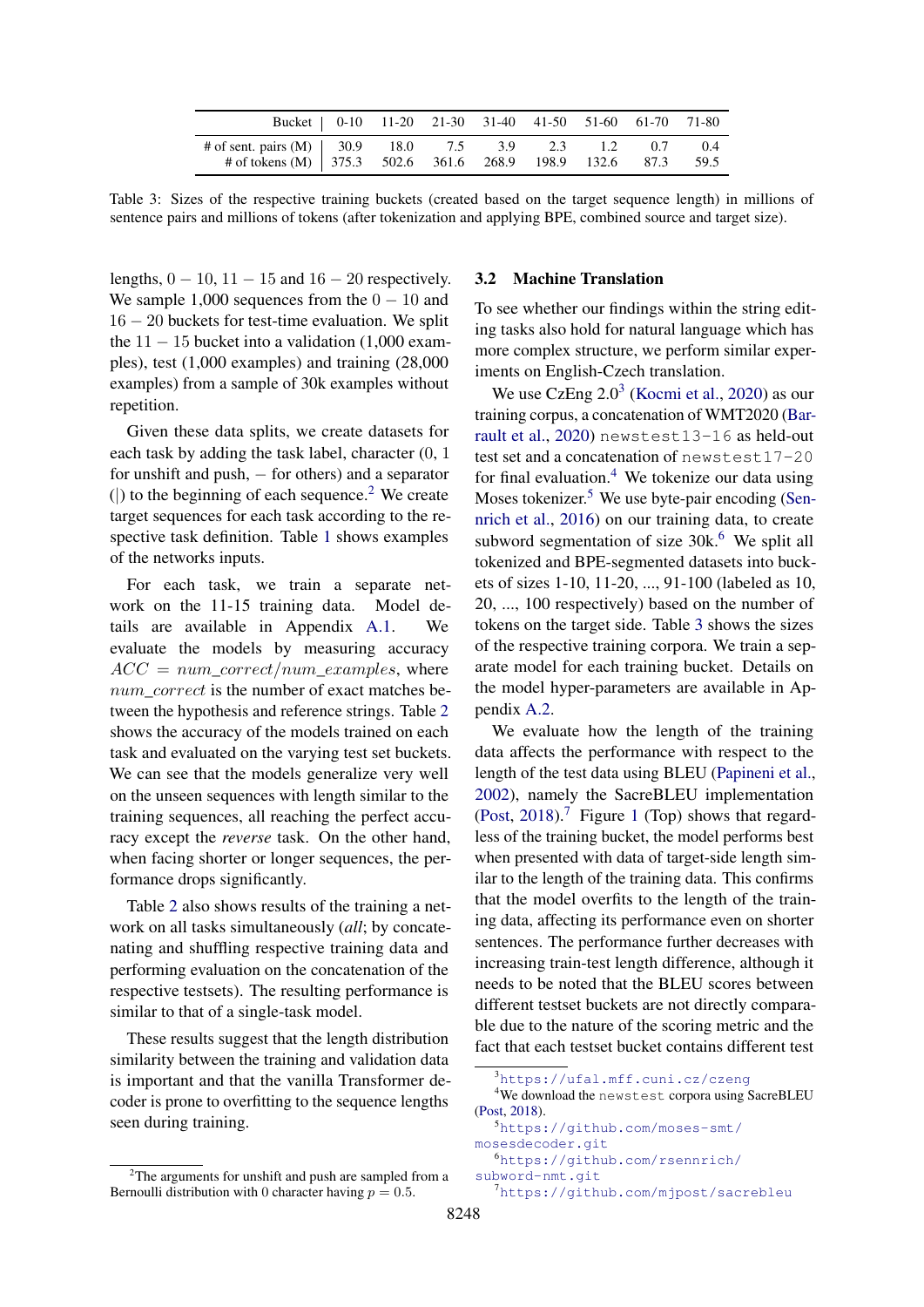<span id="page-3-0"></span>

Figure 1: Top: Varying performance of Transformers on test data trained only on the data from a specific targetside length bucket (various lines) when evaluated on a specific test bucket (x-axis). When the train-test sentence length difference increases, the performance drops. Note that BLEU scores are not directly comparable across different test sets (i.e. horizontally). Within each test set, we see that the Full CzEng and the training bucket of the matching length are the two best results. Bottom: Average ratio between a hypothesis and reference. Dashed line indicates a ratio of 1.0. Systems trained on short sentences produce short outputs, systems trained on long sentences produce up to 10x longer outputs (Train Bucket 80 evaluated on Test Bucket 10).

examples. Figure [1](#page-3-0) (Bottom) explains the main reason behind the BLEU decrease: the increased hypothesis/reference length ratio, further supporting the length overfitting argument. Note that the lower performance of the models trained on the 70 and 80 buckets migth be due to significantly smaller size of training data  $\ll 1$ M sentence pairs). In Appendix [B,](#page-7-3) we also provide a case study of the models trained on various length buckets.

The length-controlled experiment results presented by [Neishi and Yoshinaga](#page-5-11) [\(2019\)](#page-5-11), while not directly focused on exploring the target-side length overfitting phenomenon, point to a similar behavior of vanilla Transformers with regards to both longer and shorter test sentences. Based on their results, the replacement of the absolute positional embeddings with a variation of relative-position embeddings [\(Shaw et al.,](#page-5-18) [2018;](#page-5-18) [Neishi and Yoshinaga,](#page-5-11) [2019\)](#page-5-11) seems like a promising approach towards alleviating the length overfitting problem.

To see whether we can exploit the target-side length overfitting behaviour, we also set up a separate experiment, similar to [Kondo et al.](#page-5-12) [\(2021\)](#page-5-12). We take the 10, 20 and 30 training buckets and concatenate the sentences in each of them to create synthetic datasets with target-side lengths 51-60 (containing on average 6, 3 and 2 sentences per training example, respectively). We apply the same

training strategy using the synthetic data to see how strongly can the length of the training examples (although artificial) affect the model performance on the test examples of similar length.

Figure [2](#page-4-6) shows that the simple concatenation of shorter training sentence pairs can lead to a performance similar to the model trained on the genuinely longer sentences. Only the performance of the model trained on the concatenation of very short sentences (the line "TrainBucket.Concat=10" in Figure [2\)](#page-4-6) drops significantly, possibly because the model does not learn to handle any dependencies beyond the length of 10 and such dependencies seem to emerge in test sentences with length over 40, where the model starts to underperform.

[Kondo et al.](#page-5-12) [\(2021\)](#page-5-12) show that augmenting the existing training data with additional training examples that were created by concatenation of shorter sentences can help to improve model performance on very long sentences. Our results show that the synthetic concatenated data on their own can be sufficient to train a model that is competitive when applied to sentences from the similar target-length domain as the training examples. We also argue that due to a different bucket preparation strategy (based on the source-length in the previous work), the target-side length overfitting phenomenon is not as clear in [Kondo et al.](#page-5-12) [\(2021\)](#page-5-12) as in our work. In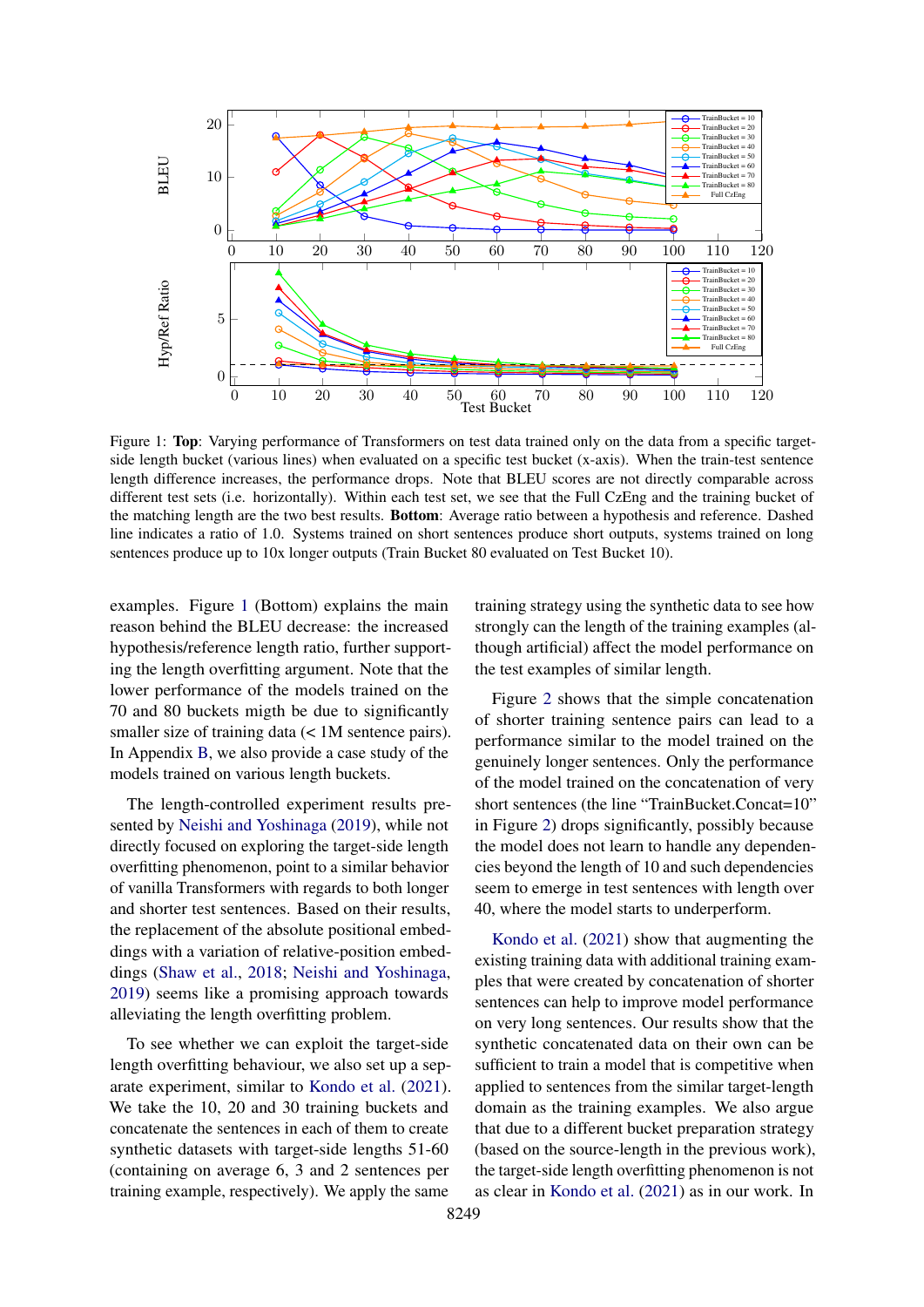<span id="page-4-6"></span>

Figure 2: Comparison of the performance of a model trained on genuine data from the 60-length bucket with models trained on synthetic 60-length datasets created by concatenation of 10, 20 and 30-bucket sentences respectively.

Appendix [C,](#page-7-4) we provide additional results from the experiments where the dataset bucketing is based on the source-side length instead of the target-side length for comparison.

### 4 Conclusion

We showed in our targeted experiment that vanilla Transformer sequence-to-sequence models have a strong tendency to overfit with regard to the targetside length of the training sequences. On a simple algorithmic task, we documented that Transformer can generalize very well to unseen examples *within the same length bucket* but falls short if the same task is required for input of a different length, shorter or longer. The algorithm of the task, even if very simple, is not learned.

We further confirmed the overfitting problem on the machine translation task. This suggests that long-distance dependencies are not the only reason behind the decreased performance when translating very long sentences. We think that our findings can shed a new light on specific areas of deep learning research, namely domain adaptation and curriculum learning.

We also showed that data augmentation can tackle the data sparsity in the domain of very long sentences.

#### Acknowledgements

This work was supported by the GA CR<sup> $\check{C}$ R</sup> NEUREM3 grant (Neural Representations in Multimodal and Multi-lingual Modelling, 19-26934X (RIV: GX19-26934X)) and by SVV 260 453 grant.

#### References

- <span id="page-4-3"></span>Dzmitry Bahdanau, Kyunghyun Cho, and Yoshua Bengio. 2014. [Neural machine translation by](http://arxiv.org/abs/1409.0473) [jointly learning to align and translate.](http://arxiv.org/abs/1409.0473) *CoRR*,  $abs/1409.0473$ .
- <span id="page-4-5"></span>Loïc Barrault, Ondřej Bojar, Fethi Bougares, Rajen Chatterjee, Marta R. Costa-jussà, Christian Federmann, Mark Fishel, Alexander Fraser, Yvette Graham, Paco Guzman, Barry Haddow, Matthias Huck, Antonio Jimeno Yepes, Philipp Koehn, André Martins, Makoto Morishita, Christof Monz, Masaaki Nagata, Toshiaki Nakazawa, and Matteo Negri, editors. 2020. *[Proceedings of the Fifth Conference](https://www.aclweb.org/anthology/2020.wmt-1.0) [on Machine Translation](https://www.aclweb.org/anthology/2020.wmt-1.0)*. Association for Computational Linguistics, Online.
- <span id="page-4-1"></span>Tom Brown, Benjamin Mann, Nick Ryder, Melanie Subbiah, Jared D Kaplan, Prafulla Dhariwal, Arvind Neelakantan, Pranav Shyam, Girish Sastry, Amanda Askell, Sandhini Agarwal, Ariel Herbert-Voss, Gretchen Krueger, Tom Henighan, Rewon Child, Aditya Ramesh, Daniel Ziegler, Jeffrey Wu, Clemens Winter, Chris Hesse, Mark Chen, Eric Sigler, Mateusz Litwin, Scott Gray, Benjamin Chess, Jack Clark, Christopher Berner, Sam McCandlish, Alec Radford, Ilya Sutskever, and Dario Amodei. 2020. [Language models are few-shot learners.](https://proceedings.neurips.cc/paper/2020/file/1457c0d6bfcb4967418bfb8ac142f64a-Paper.pdf) In *Advances in Neural Information Processing Systems*, volume 33, pages 1877–1901. Curran Associates, Inc.
- <span id="page-4-7"></span>Jonathan H. Clark, Chris Dyer, Alon Lavie, and Noah A. Smith. 2011. [Better hypothesis testing for](https://aclanthology.org/P11-2031) [statistical machine translation: Controlling for op](https://aclanthology.org/P11-2031)[timizer instability.](https://aclanthology.org/P11-2031) In *Proceedings of the 49th Annual Meeting of the Association for Computational Linguistics: Human Language Technologies*, pages 176–181, Portland, Oregon, USA. Association for Computational Linguistics.
- <span id="page-4-0"></span>Jacob Devlin, Ming-Wei Chang, Kenton Lee, and Kristina Toutanova. 2019. [BERT: Pre-training of](https://doi.org/10.18653/v1/N19-1423) [deep bidirectional transformers for language under](https://doi.org/10.18653/v1/N19-1423)[standing.](https://doi.org/10.18653/v1/N19-1423) In *Proceedings of the 2019 Conference of the North American Chapter of the Association for Computational Linguistics: Human Language Technologies, Volume 1 (Long and Short Papers)*, pages 4171–4186, Minneapolis, Minnesota. Association for Computational Linguistics.
- <span id="page-4-2"></span>Samuel Gehman, Suchin Gururangan, Maarten Sap, Yejin Choi, and Noah A. Smith. 2020. Realtoxicityprompts: Evaluating neural toxic degeneration in language models. In *EMNLP (Findings)*, pages 3356–3369. Association for Computational Linguistics.
- <span id="page-4-4"></span>Kyle Gorman and Steven Bedrick. 2019. [We need to](https://doi.org/10.18653/v1/P19-1267) [talk about standard splits.](https://doi.org/10.18653/v1/P19-1267) In *Proceedings of the 57th Annual Meeting of the Association for Computational Linguistics*, pages 2786–2791, Florence, Italy. Association for Computational Linguistics.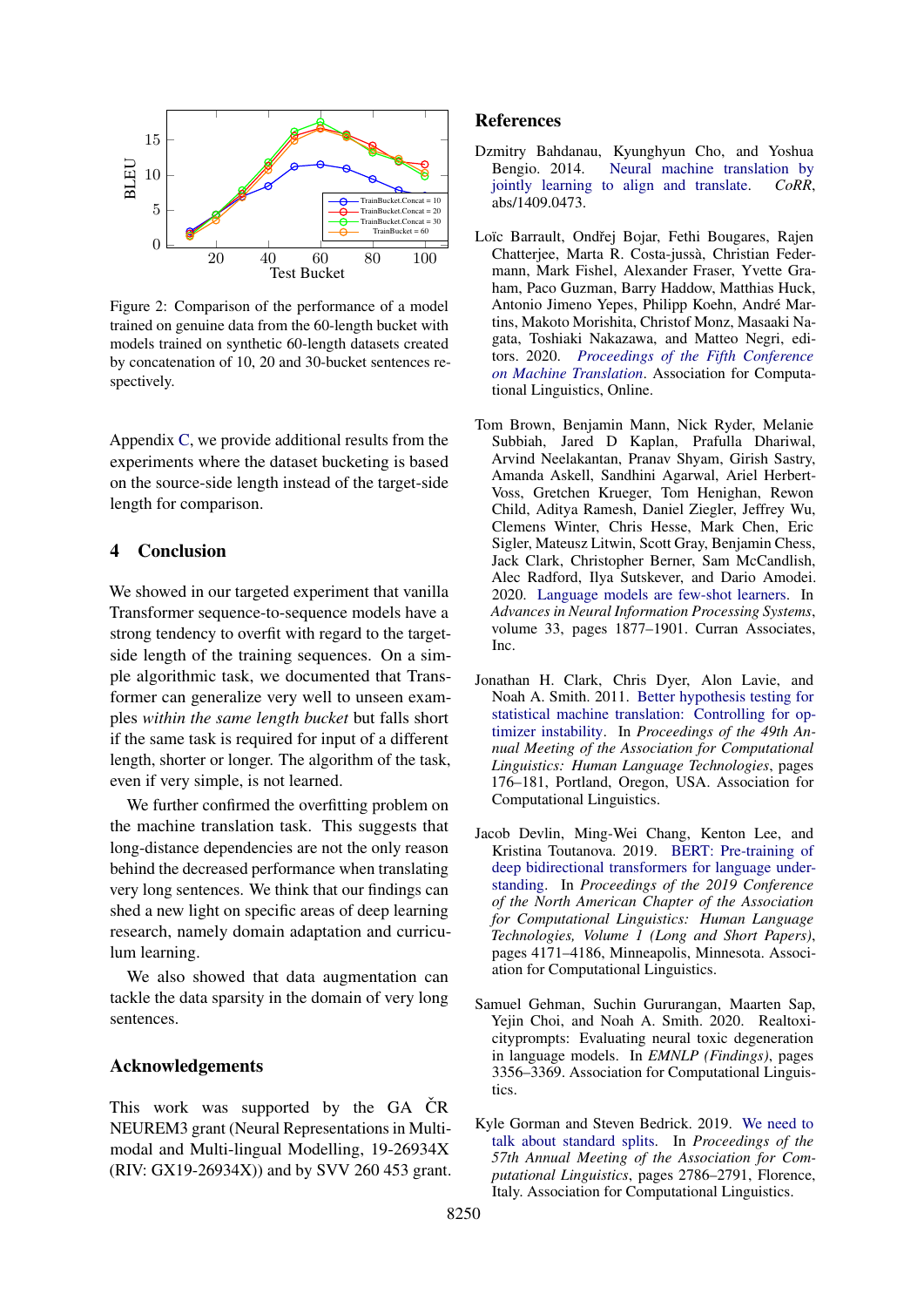- <span id="page-5-3"></span>Hany Hassan, Anthony Aue, Chang Chen, Vishal Chowdhary, Jonathan Clark, Christian Federmann, Xuedong Huang, Marcin Junczys-Dowmunt, William Lewis, Mu Li, Shujie Liu, Tie-Yan Liu, Renqian Luo, Arul Menezes, Tao Qin, Frank Seide, Xu Tan, Fei Tian, Lijun Wu, Shuangzhi Wu, Yingce Xia, Dongdong Zhang, Zhirui Zhang, and Ming Achieving human parity on automatic chinese to english news translation. *CoRR*, abs/1803.05567.
- <span id="page-5-9"></span>Sepp Hochreiter. 1998. [The vanishing gradient prob](https://doi.org/10.1142/S0218488598000094)[lem during learning recurrent neural nets and prob](https://doi.org/10.1142/S0218488598000094)[lem solutions.](https://doi.org/10.1142/S0218488598000094) *Int. J. Uncertain. Fuzziness Knowl.- Based Syst.*, 6(2):107–116.
- <span id="page-5-8"></span>Sepp Hochreiter and Jürgen Schmidhuber. 1997. [Long short-term memory.](https://doi.org/10.1162/neco.1997.9.8.1735) *Neural Comput.*, 9(8):1735–1780.
- <span id="page-5-19"></span>James Kirkpatrick, Razvan Pascanu, Neil C. Rabinowitz, Joel Veness, Guillaume Desjardins, Andrei A. Rusu, Kieran Milan, John Quan, Tiago Ramalho, Agnieszka Grabska-Barwinska, Demis Hassabis, Claudia Clopath, Dharshan Kumaran, and Raia Hadsell. 2017. Overcoming catastrophic forgetting in neural networks. *Proceedings of the National Academy of Sciences of the United States of America*, 114 13:3521–3526.
- <span id="page-5-14"></span>Tom Kocmi, Martin Popel, and Ondrej Bojar. 2020. Announcing czeng 2.0 parallel corpus with over 2 gigawords. *arXiv preprint arXiv:2007.03006*.
- <span id="page-5-0"></span>Philipp Koehn and Rebecca Knowles. 2017. [Six chal](https://doi.org/10.18653/v1/W17-3204)[lenges for neural machine translation.](https://doi.org/10.18653/v1/W17-3204) In *Proceedings of the First Workshop on Neural Machine Translation*, pages 28–39, Vancouver. Association for Computational Linguistics.
- <span id="page-5-12"></span>Seiichiro Kondo, Kengo Hotate, Tosho Hirasawa, Masahiro Kaneko, and Mamoru Komachi. 2021. [Sentence concatenation approach to data augmenta](https://doi.org/10.18653/v1/2021.naacl-srw.18)[tion for neural machine translation.](https://doi.org/10.18653/v1/2021.naacl-srw.18) In *Proceedings of the 2021 Conference of the North American Chapter of the Association for Computational Linguistics: Student Research Workshop*, pages 143–149, Online. Association for Computational Linguistics.
- <span id="page-5-7"></span>Thang Luong, Hieu Pham, and Christopher D. Manning. 2015. [Effective approaches to attention-based](https://doi.org/10.18653/v1/D15-1166) [neural machine translation.](https://doi.org/10.18653/v1/D15-1166) In *Proceedings of the 2015 Conference on Empirical Methods in Natural Language Processing*, pages 1412–1421, Lisbon, Portugal. Association for Computational Linguistics.
- <span id="page-5-11"></span>Masato Neishi and Naoki Yoshinaga. 2019. [On the](https://doi.org/10.18653/v1/K19-1031) [relation between position information and sentence](https://doi.org/10.18653/v1/K19-1031) [length in neural machine translation.](https://doi.org/10.18653/v1/K19-1031) In *Proceedings of the 23rd Conference on Computational Natural Language Learning (CoNLL)*, pages 328–338, Hong Kong, China. Association for Computational Linguistics.
- <span id="page-5-5"></span>Thai-Son Nguyen, Sebastian Stüker, and Alex Waibel. 2020. Super-human performance in online lowlatency recognition of conversational speech. *CoRR*, abs/2010.03449.
- <span id="page-5-13"></span>Myle Ott, Sergey Edunov, Alexei Baevski, Angela Fan, Sam Gross, Nathan Ng, David Grangier, and Michael Auli. 2019. fairseq: A fast, extensible toolkit for sequence modeling. In *Proceedings of NAACL-HLT 2019: Demonstrations*.
- <span id="page-5-16"></span>Kishore Papineni, Salim Roukos, Todd Ward, and Wei-Jing Zhu. 2002. [Bleu: a method for automatic eval](https://doi.org/10.3115/1073083.1073135)[uation of machine translation.](https://doi.org/10.3115/1073083.1073135) In *Proceedings of the 40th Annual Meeting of the Association for Computational Linguistics*, pages 311–318, Philadelphia, Pennsylvania, USA. Association for Computational Linguistics.
- <span id="page-5-2"></span>Ngoc-Quan Pham, Thai-Son Nguyen, Jan Niehues, Markus Müller, and Alex Waibel. 2019. Very deep self-attention networks for end-to-end speech recognition. In *INTERSPEECH*, pages 66–70. ISCA.
- <span id="page-5-4"></span>Martin Popel, Marketa Tomkova, Jakub Tomek, Łukasz Kaiser, Jakob Uszkoreit, Ondřej Bojar, and Zdeněk Žabokrtský. 2020. Transforming machine translation: a deep learning system reaches news translation quality comparable to human professionals. *Nature Communications*, 11(4381):1–15.
- <span id="page-5-17"></span>Matt Post. 2018. [A call for clarity in reporting BLEU](https://www.aclweb.org/anthology/W18-6319) [scores.](https://www.aclweb.org/anthology/W18-6319) In *Proceedings of the Third Conference on Machine Translation: Research Papers*, pages 186– 191, Belgium, Brussels. Association for Computational Linguistics.
- <span id="page-5-15"></span>Rico Sennrich, Barry Haddow, and Alexandra Birch. 2016. [Neural machine translation of rare words](https://doi.org/10.18653/v1/P16-1162) [with subword units.](https://doi.org/10.18653/v1/P16-1162) In *Proceedings of the 54th Annual Meeting of the Association for Computational Linguistics (Volume 1: Long Papers)*, pages 1715– 1725, Berlin, Germany. Association for Computational Linguistics.
- <span id="page-5-18"></span>Peter Shaw, Jakob Uszkoreit, and Ashish Vaswani. 2018. [Self-attention with relative position represen](https://doi.org/10.18653/v1/N18-2074)[tations.](https://doi.org/10.18653/v1/N18-2074) In *Proceedings of the 2018 Conference of the North American Chapter of the Association for Computational Linguistics: Human Language Technologies, Volume 2 (Short Papers)*, pages 464–468, New Orleans, Louisiana. Association for Computational Linguistics.
- <span id="page-5-10"></span>Anders Søgaard, Sebastian Ebert, J. Bastings, and Katja Filippova. 2020. [We need to talk about ran](http://arxiv.org/abs/2005.00636)[dom splits.](http://arxiv.org/abs/2005.00636) *CoRR*, abs/2005.00636.
- <span id="page-5-6"></span>Ilya Sutskever, Oriol Vinyals, and Quoc V Le. 2014. [Sequence to sequence learning with neural networks.](https://proceedings.neurips.cc/paper/2014/file/a14ac55a4f27472c5d894ec1c3c743d2-Paper.pdf) In *Advances in Neural Information Processing Systems*, volume 27. Curran Associates, Inc.
- <span id="page-5-1"></span>Ashish Vaswani, Noam Shazeer, Niki Parmar, Jakob Uszkoreit, Llion Jones, Aidan N Gomez, Lukasz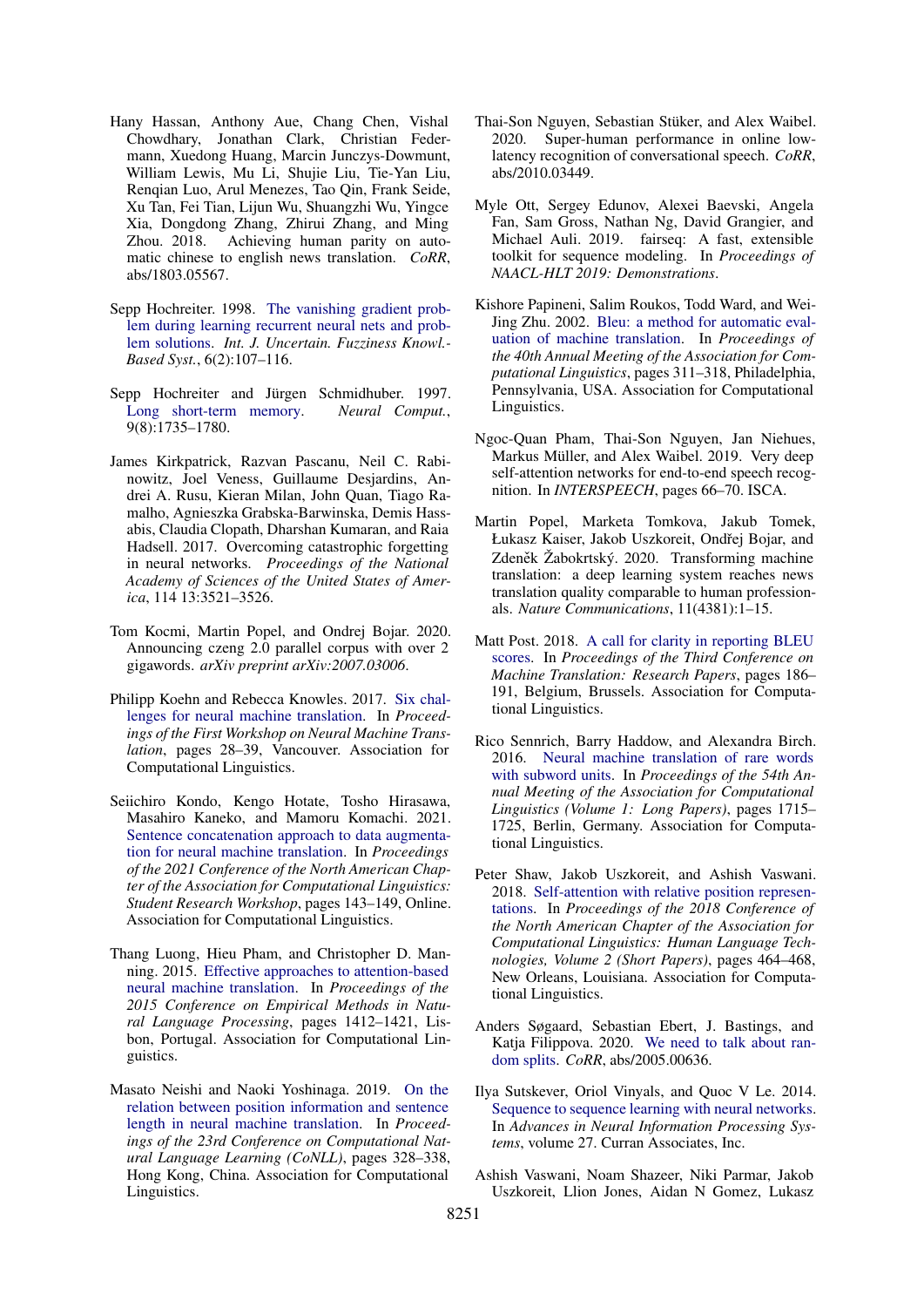Kaiser, and Illia Polosukhin. 2017. [Attention is all](http://papers.nips.cc/paper/7181-attention-is-all-you-need.pdf) [you need.](http://papers.nips.cc/paper/7181-attention-is-all-you-need.pdf) In I. Guyon, U. V. Luxburg, S. Bengio, H. Wallach, R. Fergus, S. Vishwanathan, and R. Garnett, editors, *Advances in Neural Information Processing Systems 30*, pages 6000–6010. Curran Associates, Inc.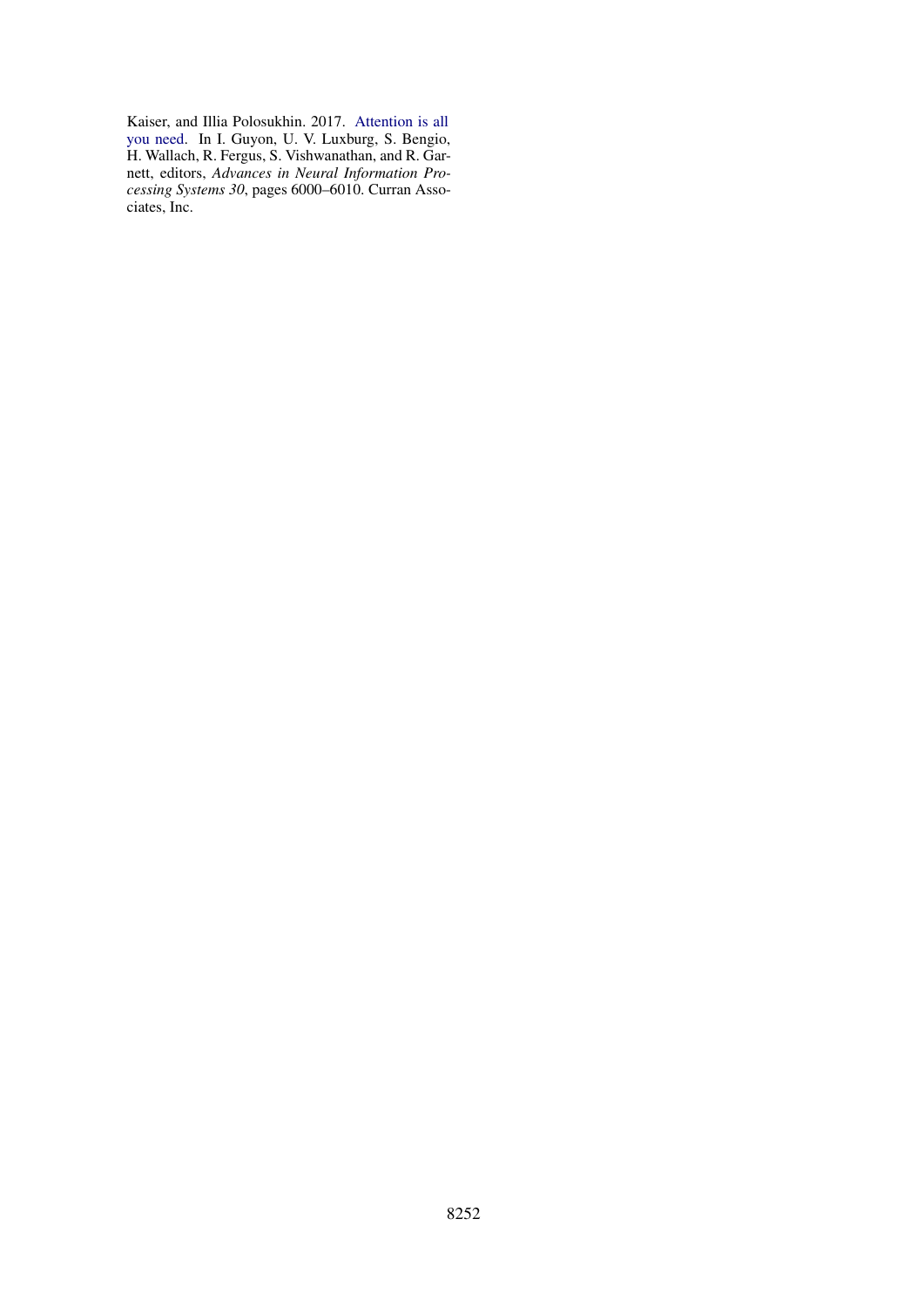# <span id="page-7-0"></span>A Model Details

In the following section, we provide the details of the used models and their training. All the described models are implemented in Fairseq [\(Ott](#page-5-13) [et al.,](#page-5-13) [2019\)](#page-5-13).<sup>[8](#page-7-5)</sup> During training, we use word-level cross-entropy loss with teacher forcing [\(Bahdanau](#page-4-3) [et al.,](#page-4-3) [2014;](#page-4-3) [Vaswani et al.,](#page-5-1) [2017\)](#page-5-1) which is a current, widely used approach to the sequence-to-sequence Transformer training. During decoding, we use beam search with beam size 4 and length penalty 0.6.

# <span id="page-7-1"></span>A.1 String Editing

In the experiments with string editing, we use the transformer parameter setting with the following modifications:

- embeddings size: 128,
- feedforward size: 512.
- number of attention heads: 8.
- encoder/decoder depth: 1,
- batch size: 4,096 tokens,
- learning rate 5e-4,
- warmup steps: 4,000,
- dropout: 0.3,
- train epochs: 100

# <span id="page-7-2"></span>A.2 Machine Translation

In the machine translation experiments, we use the transformer parameter setting with the following modifications:

- embeddings size: 512,
- feedforward size: 2048.
- number of attention heads: 8,
- encoder/decoder depth: 6,
- batch size: 4,096,
- learning rate: 5e-4,
- warmup steps: 4,000,
- dropout: 0.3

During training, we apply early stopping: if the model performance in BLEU [\(Papineni et al.,](#page-5-16) [2002\)](#page-5-16) does not improve for 10 epochs (evaluated on the complete held-out test set without length splits), the training is terminated.

# <span id="page-7-3"></span>B Translation Output Examples

Figure [3](#page-8-0) shows example outputs from models trained on various target-length training buckets (10-, 30- and 60-bucket) produced by translating a chosen 30-bucket testset inputs. The examples demonstrate that he models have tendencies to produce outputs with length similar to the training data while trying to satisfy the translation of the source sentence resulting in the longer, 60-bucket model repeating certain phrases or sentences while introducing grammatical errors (e.g. wrong agreement, preposition choice) or mistranslations. On the other hand, the shorter, 10-bucket model manages to drop parts of the input sentence while maintaining a reasonable fluency and grammatical correctness of the output.

Figure [4](#page-9-0) shows example of outputs from models trained on the synthetic 60-bucket data created by concatenation of the shorter training buckets. At first glance, all three hypotheses are very similar and are reasonably good translations of the source sentence, however, all systems made a wrong surface form and preposition choice for "na Vinohradech" (the same grammatical mistake as with "na  $\check{Z}$ ižkově" in Figure [3\)](#page-8-0), producing an incorrect but literal translation of the English "in Vinohrady". Additionally, all three systems chose a literal translation of the word "approach", which is incorrect in the given context. The incorrect surface form of the translation "založeno na doporučení" in *Hyp1* suggests that training a model on a concatenation of very short sentences may lead to incorrect modeling of long-range dependencies. Surprisingly, the *Hyp3* system mistranslated the phrase "work on the reconstruction" ("k rekonstrukci" in the output) while *Hyp2* system produced a correct translation, though this error is most likely a result of different set of training sentences in the *Hyp2* and *Hyp3* training data rather than the lenght of the training sentences (before concatenation).

# <span id="page-7-4"></span>C Source-Side Bucketing Experiments

For comparison, we repeated the translation experiments using source-side length-based bucketing of the training and validation data. Figure [6](#page-11-0) shows

<span id="page-7-5"></span><sup>8</sup><https://github.com/pytorch/fairseq>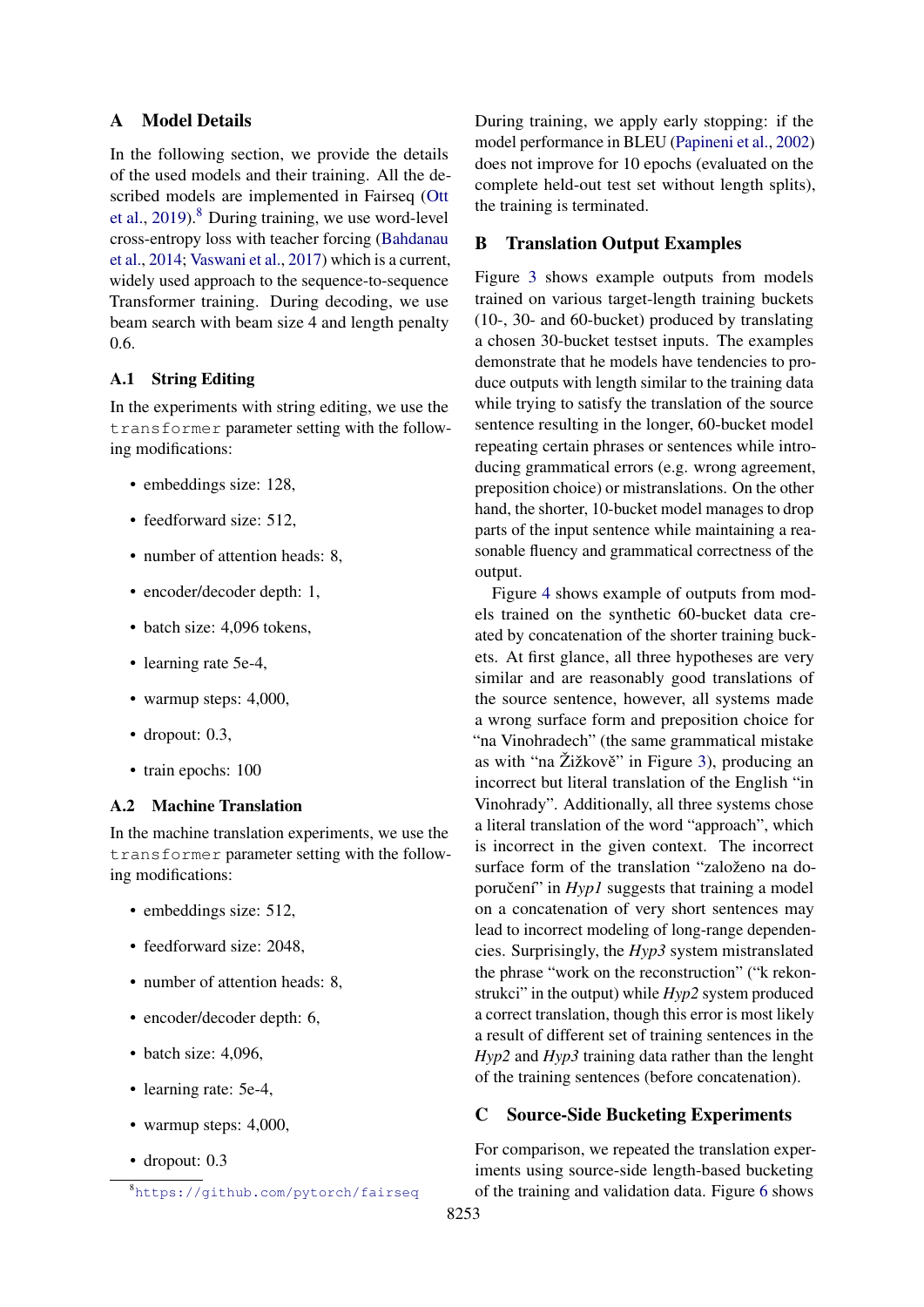<span id="page-8-0"></span>

| Source (30-bucket)                  | The company does not collect its mail and it has closed its official headquarters in $\ddot{Z}$ ižkov more<br>than six years ago.                                                                                                                                                                                                                                                                                                                                |
|-------------------------------------|------------------------------------------------------------------------------------------------------------------------------------------------------------------------------------------------------------------------------------------------------------------------------------------------------------------------------------------------------------------------------------------------------------------------------------------------------------------|
| Hyp1 (10-bucket)<br>$Hyp1$ (gloss)  | Společnost nesbírá poštu a zavřel oficiální sídlo.<br>The company does not gather mail and closed official headquarters.                                                                                                                                                                                                                                                                                                                                         |
| Hyp2 (30-bucket)<br>$Hyp2$ (gloss)  | Společnost neshromažďuje poštu a již před více než šesti lety zavřela své oficiální sídlo v Žižkově.<br>The company does not collect mail and more than six years ago closed its official headquarters<br>in Žižkov.                                                                                                                                                                                                                                             |
| Hyp3 (60-bucket)<br>$Hyp3$ (gloss)  | Společnost nevybírá poštu a uzavřela své oficiální sídlo v Žižkově více než šest let ago. v Žižkově.<br>Společnost neshromažďuje poštu a uzavírá oficiální ústředí v Žižkově více než šest let agr. o.<br>The company does not pick up mail and closed up its official its official headquarters in Žižkov<br>more than six years ago. in Žižkov. The company does not collect mail and closes up official<br>headquarters in Žižkov more than six years agr. o. |
| Reference (30-bucket)<br>Ref(gloss) | Nepřebírá poštu a oficiální sídlo na Žižkově zrušila před více než šesti lety.<br>(The company) does not collect mail and official headquarters in Žižkov closed up more than six<br>years ago.                                                                                                                                                                                                                                                                  |
| Source (30-bucket)                  | The perpetrators ended up in custody, said Marie Štrbáková, the spokeswoman of Olomouc police.                                                                                                                                                                                                                                                                                                                                                                   |
| Hyp1 (10-bucket)<br>$Hyp1$ (gloss)  | Mluvila s ní Marie Štrkováková<br>Talked to her, Marie Štrkováková                                                                                                                                                                                                                                                                                                                                                                                               |
| $Hyp2(30-bucket)$<br>$Hyp2$ (gloss) | Pachatelé skončili ve vazbě, řekla Marie Štrbákováová, mluvčí Olomouckého policie.<br>The perpetrators ended up in custody, said Marie Štrbákováová, the spokeswoman of Olomouc<br><i>police.</i>                                                                                                                                                                                                                                                                |
| $Hyp3(60-bucker)$<br>$Hyp3$ (gloss) | Štrbákováová,<br>"uvedla<br>Marie<br>Olomoucké<br>v úschově,<br>mluvčí<br>skoncovali<br>Uchazeči<br>policie, která se stala mluvčí Olomouckého vojska, a to v úschově.<br>The candidates ended up in storage, "introduced Marie Štrbákováová, the spokeswoman of Olo-<br>mouc police, which became the spokeswoman of Olomouc army, and in storage.                                                                                                              |
| Ref (30-bucket)<br>Ref(gloss)       | Pachatelé skončili ve vazbě, informovala olomoucká policejní mluvčí Marie Štrbáková.<br>The perpetrators ended up in custody, informed Olomouc police spokeswoman Marie Štrbáková.                                                                                                                                                                                                                                                                               |

Figure 3: Example translations from systems trained on specific target-length-restricted datasets. Both examples demonstrate over and under-generation of systems trained on datasets containing longer (60-bucket) and shorter (10-bucket) sentences when applied to inputs with length of reference translation different from the training data (30-bucket). We provide rough, "word-for-word" translations of the produced outputs (in *italics*) with color highlighting of some of the phrases and their corresponding English translation for better comprehension. The underline highlights grammatical errors or mistranslations in the output.

the performance of the bucketed models with respect to testset of various bucket sizes. While the results are similar to the target-side bucketing experiments, the overfitting phenomenon is less clear in several cases (e.g. 20-bucket system reaching higher BLEU than 10-bucket system on 10-bucket testset or the relative system ranking on the 60 bucket testset).

We think that the possible reason is the difference between the source-side length and the length of training/validation reference leading to possible overlap of target-side lengths between the different train/validation buckets. Figure [5](#page-10-0) shows the length distributions of target-side lengths within each training and validation bucket. Although the length-wise overlap between the target-side of the training/validation examples is manifested mostly

in the  $1^{st}$  and  $4^{th}$  quartile, we think that it helps to support the argument that the length-based overfitting should be studied with respect to the targetside length instead of the source-side. Furthermore, the length of the target-side (Czech) in the test dataset is generally smaller than the source-side (English), resulting in additional domain mismatch between the training-test buckets. Note that very long target-side outliers in the training data are most likely a result of an imperfect sentence-pair filtering after the inclusion of the additional synthetic parallel data (forward and backward translation) to the CzEng 2.0 corpus.

Based on the reviewer's suggestion, we also measured the effect of finetuning a system trained on the whole training dataset using a source-side bucketed training data. Each system was fine-tuned for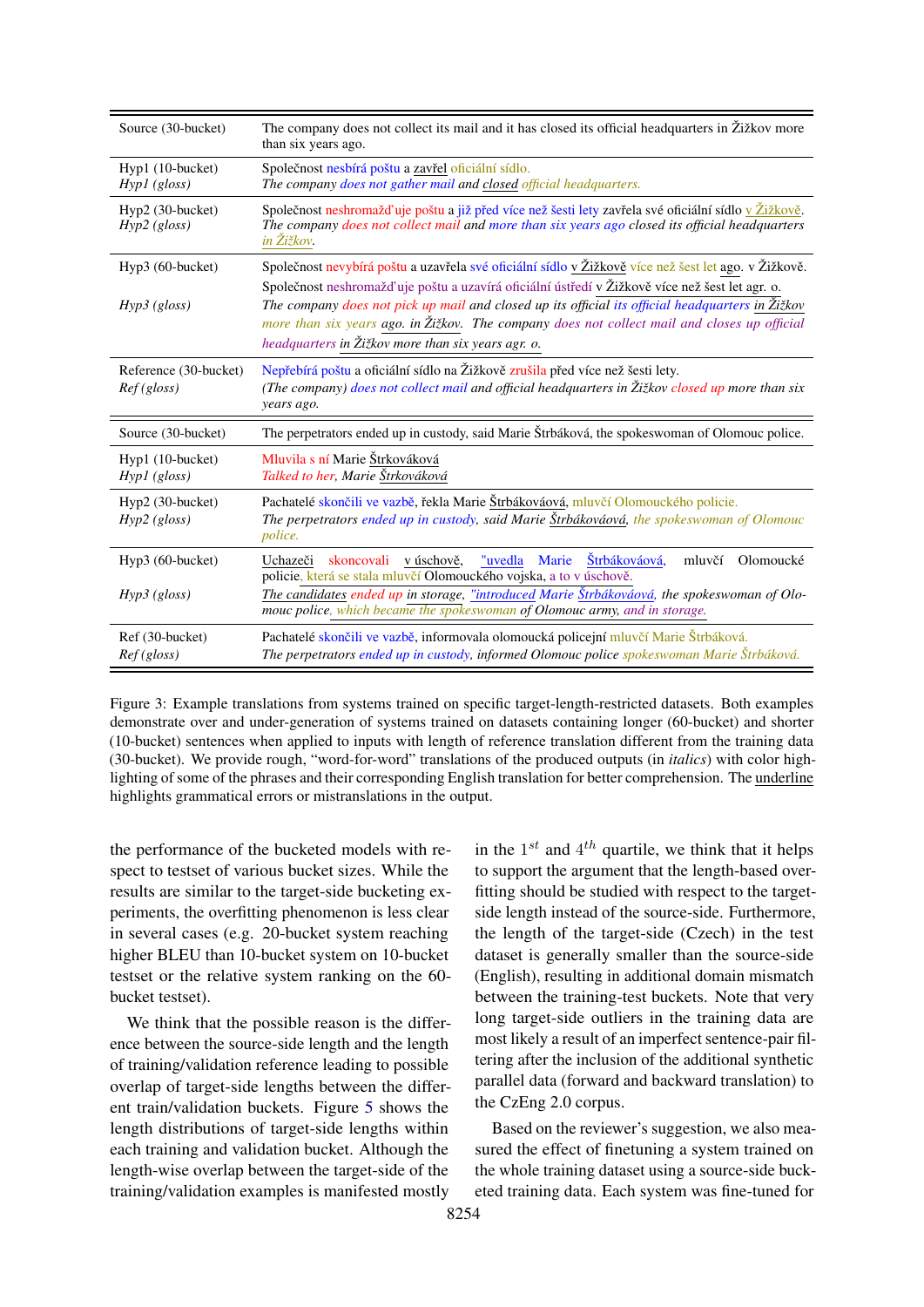<span id="page-9-0"></span>

| Source (60-bucket)      | We have already worked with Lenka Langerová on our flat in the mountains based on a recom-<br>mendation from another client and because everything worked well we decided to approach her<br>to work on the reconstruction of our new flat in Vinohrady.              |
|-------------------------|-----------------------------------------------------------------------------------------------------------------------------------------------------------------------------------------------------------------------------------------------------------------------|
| Hyp1 (10-bucket-concat) | Už jsme pracovali s Lenkou Langerovou na našem bytě v horách založeno na doporučení od<br>jiného klienta a protože všechno fungovalo dobře, rozhodli jsme se k ní přiblížit k práci na<br>rekonstrukci našeho nového bytu ve Vinohrady.                               |
| Hyp2 (30-bucket-concat) | Již jsme spolupracovali s Lenkou Langerovou na našem bytě v horách na základě doporučení<br>jiného klienta a protože vše fungovalo dobře, rozhodli jsme se, že se k ní přiblížíme, aby<br>pracovala na rekonstrukci našeho nového bytu ve Vinohrady.                  |
| $Hyp3(60-bucker)$       | Již jsme s Lenkou Langerovou spolupracovali na našem bytu v horách na základě do-<br>poručení jiného klienta a protože vše fungovalo dobře, rozhodli jsme se, že se k ní přiblížíme<br>k rekonstrukci našeho nového bytu ve Vinohrady.                                |
| Ref (60-bucket)         | S architektkou Lenkou Langerovou jsme spolupracovali už na našem horském apartmánu, tehdy<br>na bázi osobního doporučení jiného klienta, a vzhledem k tomu, že vše dobře fungovalo, byla<br>pro nás jasná volba i při rekonstrukci našeho nového bytu na Vinohradech. |

Figure 4: Example of translation hypotheses generated by a system trained on a genuine 60-bucket data and systems trained only on a concatenation of shorter training examples (10-bucket-concat, 30-bucket-concat) for comparison. Color highlighting indicates the correspondence of Czech and English phrases. The underline highlights grammatical errors in the output.

30 epochs, although, it is important to note that the validation BLEU of each fine-tuned system was dropping during training (compared to the BLEU of the initial model) when evaluated against the whole non-bucketed validation dataset. In Figure [7,](#page-11-1) we can see a growing effect of catastrophic forgetting [\(Kirkpatrick et al.,](#page-5-19) [2017\)](#page-5-19): all models initially saw all lengths during pretraining but specialized for a specific length bucket during finetuning. Interestingly, the forgetting effect is stronger for test buckets that are longer than the finetuning lengths while the models show much better retention of the ability to model shorter sentences.

Lastly, we also performed a comparison between the baseline MT system and the combination of systems trained on a specific source-side length buckets training datasets. We extracted sentences from our test dataset with source-side length 0–80, translated them with the respective systems and computed the BLEU scores using MultEval [\(Clark et al.,](#page-4-7)  $2011$ ).<sup>[9](#page-9-1)</sup> We compared a system combination trained using only a specific length-bucket dataset (bucketed) applied on the respective "in-domain" parts of the test dataset. We also provide comparison with the system combination initialized by the baseline model and then fine-tuned on the respective lengthbucket datasets (bucketed.tuning). Additionally, we also trained a system using CzEng 2.0 with additional source-side labels indicating a length-

<span id="page-9-2"></span>

|                                              | <b>BLEU</b>                                      |
|----------------------------------------------|--------------------------------------------------|
|                                              | baseline   19.1 $\pm$ 0.2                        |
| bucketed<br>bucketed.tuning<br>bucket.labels | $18.9 \pm 0.2$<br>$17.1 + 0.2$<br>$16.7 \pm 0.2$ |

Table 4: Comparison of the translation performance of the baseline model trained on the whole CzEng 2.0, and source-length specialized models. bucketed is a combination of systems trained on the source-length bucketed training data, bucketed.tuning is a similar combination, where systems were first initialized by the baseline model and then fine-tuned for 30 epochs on their respective buckets. bucket.labels is a system trained on the whole CzEng 2.0 with inclusion of the source-side bucket length labels on the input. The systems were evaluated using MultEval [\(Clark](#page-4-7) [et al.,](#page-4-7) [2011\)](#page-4-7) using a bootstrapping over a test dataset containing sentences of source-side lengths 0–80. Only a single optimizer run was performed for each evaluated system.

bucket in which a given training example ended up after the source-side length-based dataset splitting (bucket.labels), e.g "<20> Example sentence..." for a sentence from a bucket 11–20. This model was evaluated on the same test dataset with inclusion of these source-side length-bucket labels.

The results in Table [4](#page-9-2) suggest that the lengthbased specialization of the models does not outperform the baseline. One of the possible explanations is a fact that baseline system was trained on the

<span id="page-9-1"></span><sup>9</sup><https://github.com/jhclark/multeval>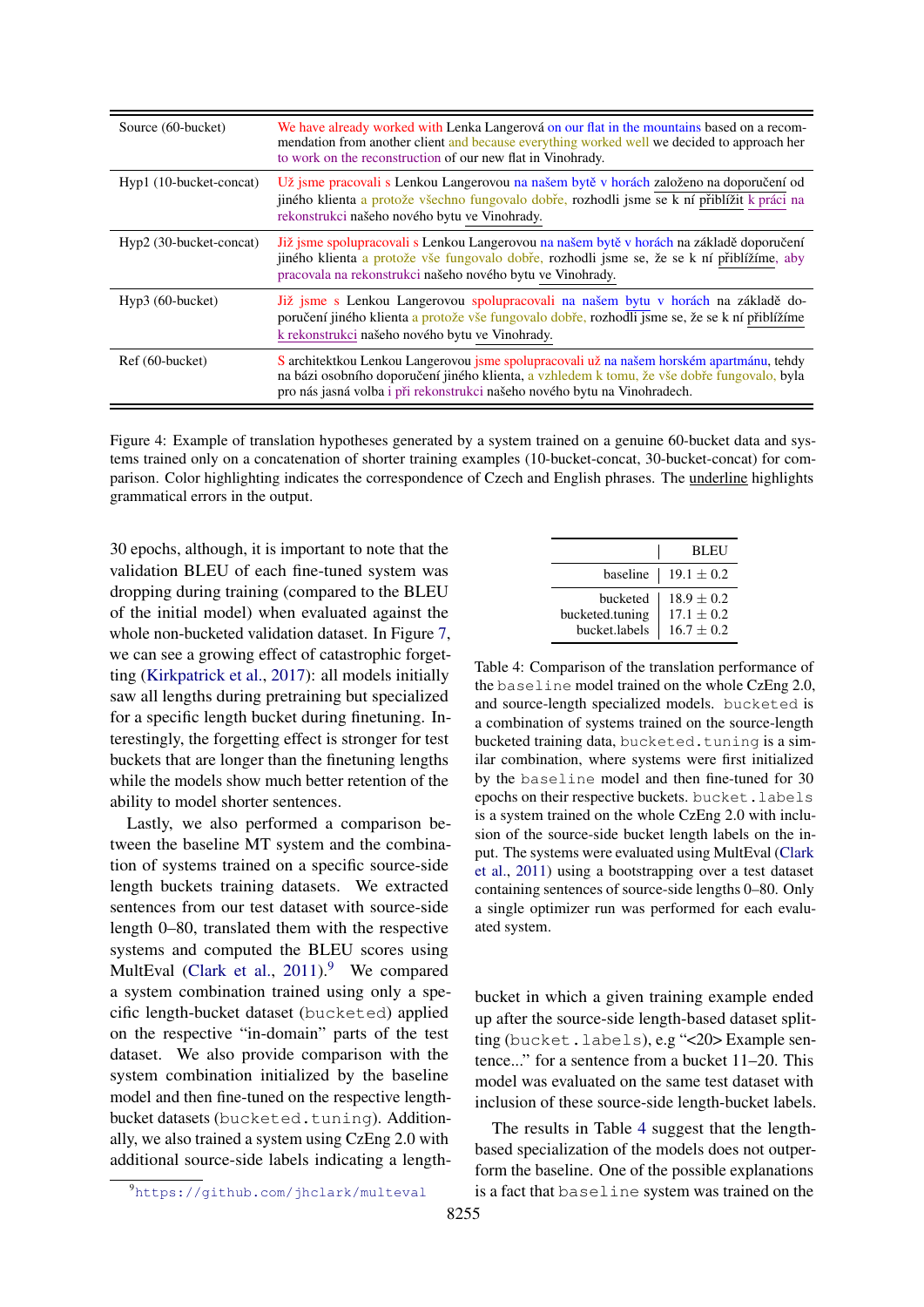<span id="page-10-0"></span>

Figure 5: Distribution of lengths of target-side references within the training (top) and validation (bottom) datasets after splitting them into source-side length buckets. Both figures have identical x-axis scaling for better comparison. The long whiskers of the training bucket length distributions are a result of a noisy nature of CzEng 2.0 training corpus.

whole CzEng 2.0 containing even sentences longer than 80. Although the bucket.labels was also trained using the whole CzEng 2.0, the results suggest that a simple inclusion of the source-length bucket information does not contribute towards a better translation performance.